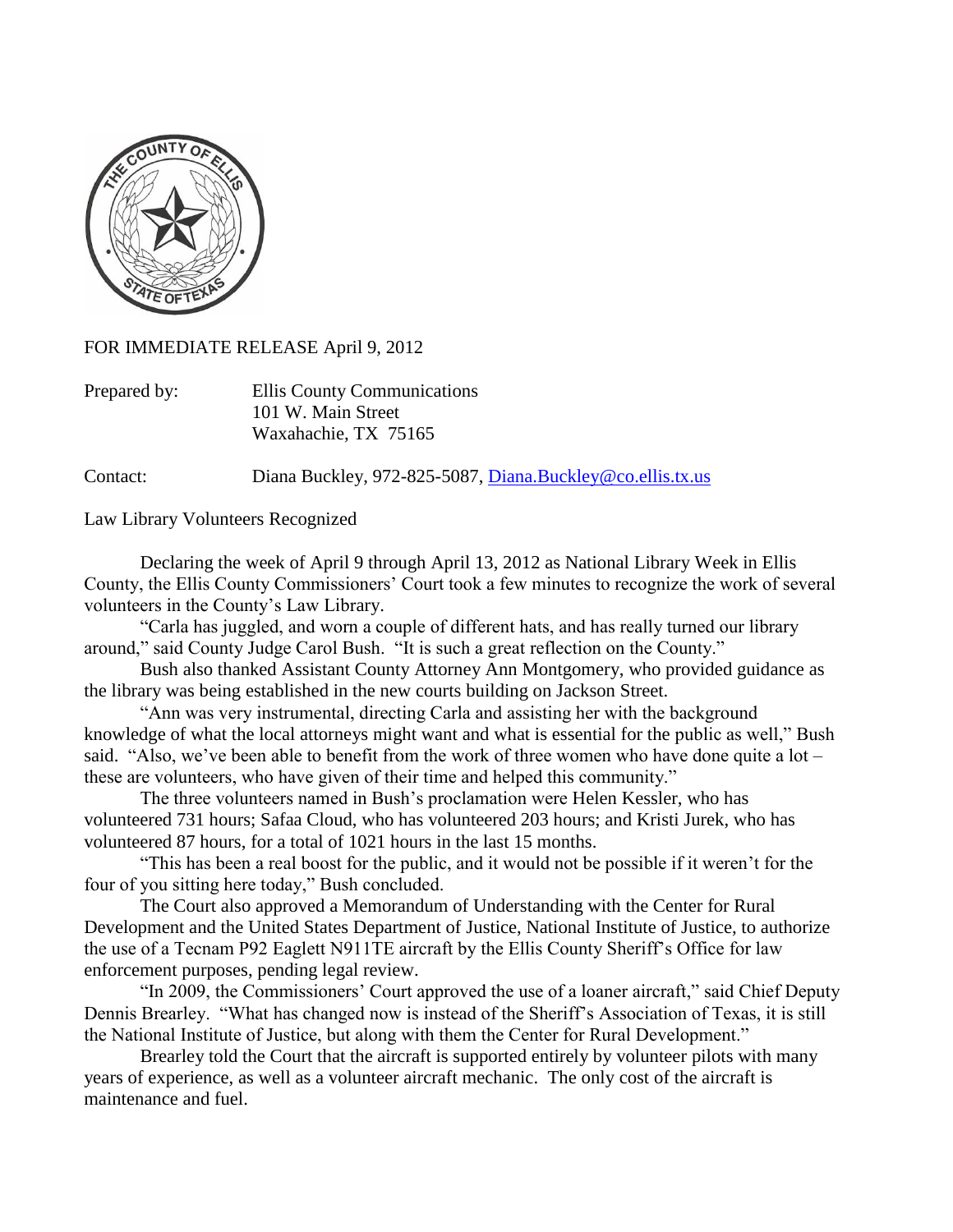"We also assist rural fire departments and other agencies with the aircraft," he added. "Recently we helped Johnson County on a manhunt."

The aircraft was in the air approximately 85 hours in the last 12 months. In other business, Commissioners:

- Approved the consent agenda after removing item A2, approval and certification of the minutes from the Commissioners' Court agendas dated March 12 and March 26, 2012;
- Granted a one-time variance from County of Ellis Rules, Regulations and Specifications for Subdivisions and Manufactured Homes as it relates to the road frontage requirement for Jordan Ranch in precinct 3;
- Awarded the primary bid for purchase of limestone flex base material, type A, Grade 1, to J&K Excavation for delivery to Precinct 1, Precinct 2, Precinct 3 Italy Barn, and Precinct 4 and to CJ & Sons for delivery to Precinct 3 Maypearl Barn;
- Awarded the secondary bid for purchase of limestone flex base material, Type A, Grade 1, to CJ & Sons for delivery to Precinct 1, Precinct 2, Precinct 3 Italy Barn, and Precinct 4 and to J&K Excavation for delivery to Precinct 3 Maypearl Barn;
- Took no action on a proposal to award a bid for limestone flex base material, Type A, Grade 4;
- Approved an addendum to Master Service Agreement with Justice Solutions for the addition of remote data backup, hot-spare replication services, and jail information public inquiry;
- Accepted scrap by-product material from Anderson Columbia from the Highway 287 Bypass project in Ennis at no cost to the County for use in Precinct 2;
- Approved an interlocal agreement with the City of Glenn Heights;
- Held a short executive session with no action taken.